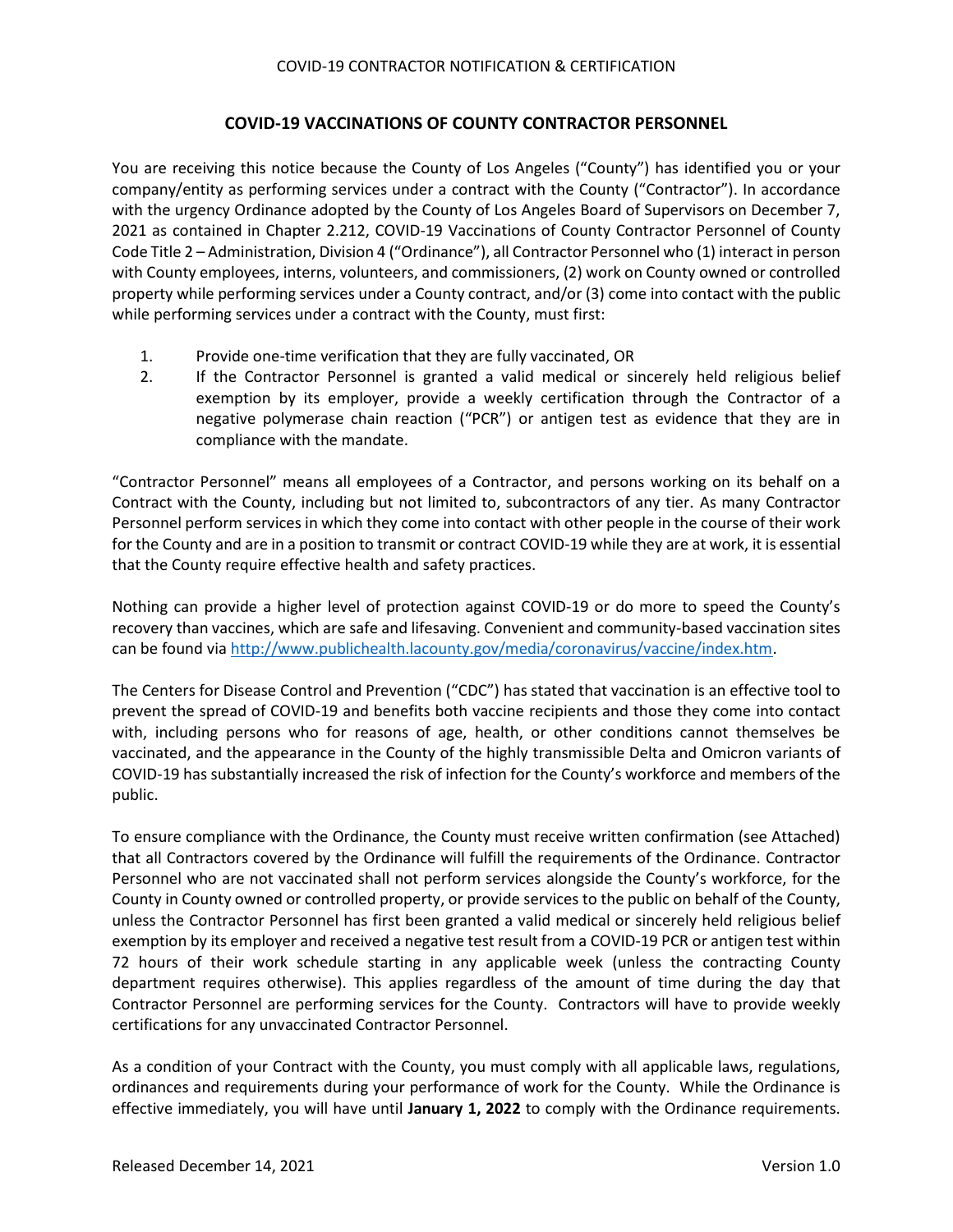## COVID-19 CONTRACTOR NOTIFICATION & CERTIFICATION

You must be in full compliance with the Ordinance by **January 1, 2022** by: (1) verifying proof of vaccination for your Contractor Personnel performing services for the County; and (2) for any unvaccinated Contractor Personnel that the employer has granted a valid medical or religious exemption, ensure the person does not perform work on the Contract unless they received a negative COVID-19 PCR or antigen test within the immediately preceding 72 hours of their work schedule starting in any applicable week (unless the contracting County department requires otherwise). You must ensure there is no interruption of service to the County if you, or any of your Contractor Personnel, are precluded from working due to an inability to comply with the Ordinance.

A representative of a County department that oversees your Contract may seek additional documentation from you at any time when necessary to ensure compliance with the Ordinance. Please sign, date and return the acknowledgement attached to this notice within seven (7) days to the County Contact below. If you are unable to comply with the requirements of this notice and the Ordinance, you must notify the County contact immediately. Failure to contact the County department representative or return the acknowledgement may result in your company being in default of your Contract with the County.

Subcontractors do not need to submit a certification to the County, however, prime contractors are responsible for ensuring their subcontractors are in compliance and will certify for their subcontractors as part of certifying for all Contractor Personnel.

If you have any questions, please visi[t https://doingbusiness.lacounty.gov](https://doingbusiness.lacounty.gov/) for more information, including for a copy of the Ordinance, answers to Frequently Asked Questions, tools for businesses to assist them with establishing vaccination policies and getting their personnel vaccinated such as template policies, forms, and more; or contact your County contracting contact.

> County Contact – Daniel Deniz, Chief, Contracts and Compliance County of Los Angeles, Department of Public Health Substance Abuse Prevention and Control 1000 S. Fremont Avenue, Building A-9 East, Third Floor Alhambra, California 91767 ddeniz@ph.lacounty.gov Phone: (626) 299-4532